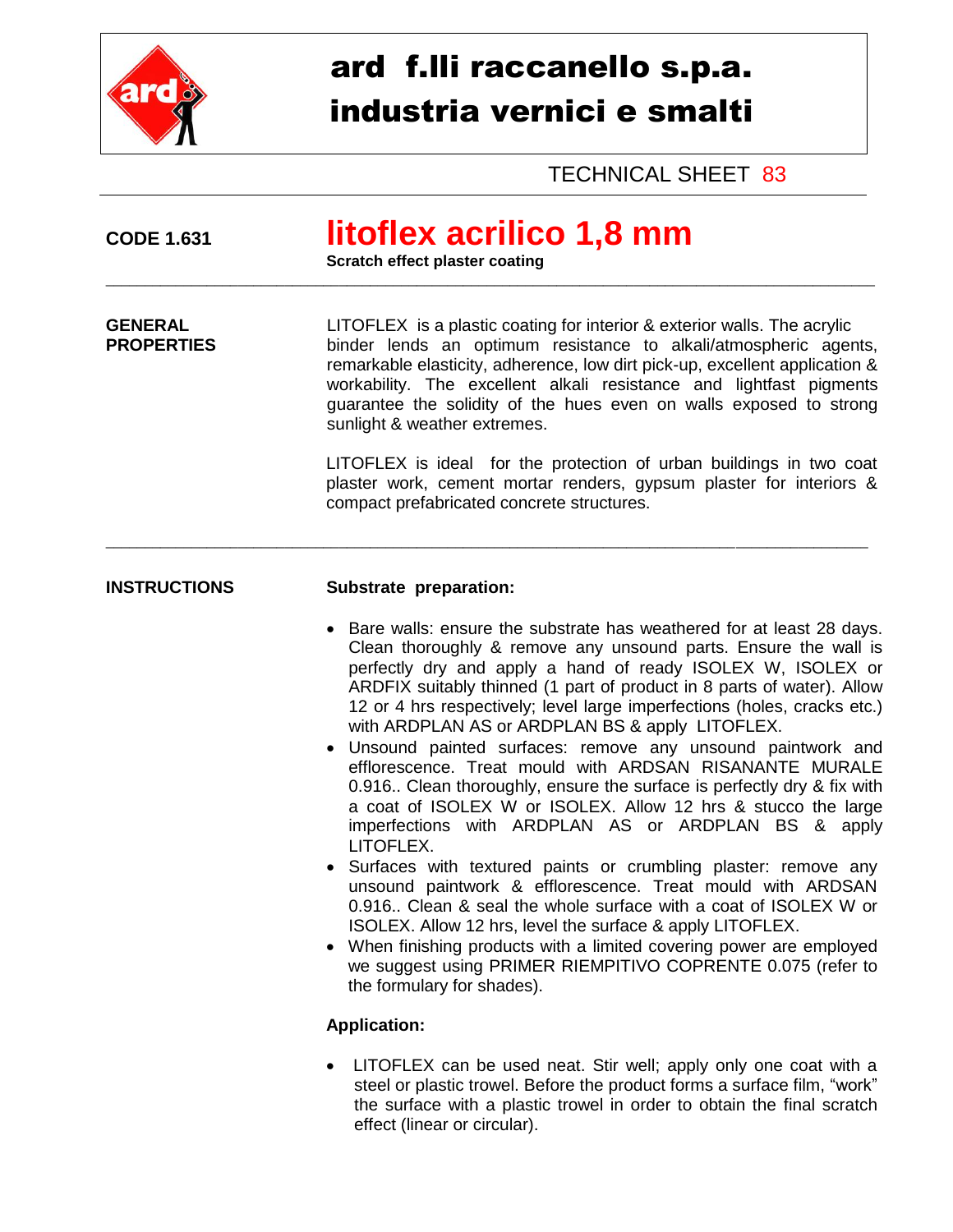- The best conditions for application are: temperatures between +5 °C & + 35°C% - R.H. below 75% - absence of wind, dust & strong sunlight.
- Exteriors must be protected against rain until perfectly dry (normally after 48 hrs at 20°C).
- Wash equipment immediately after use with water.
- Store in a cool, frost free premises.
- If different batches are used, stir accurately to avoid differences in shades.
- When treating extensive surfaces apply wet on wet to avoid "shading".
- Walls with efflorescence or subject to rising damp must be restored before application in order to guarantee adherence.
- Use in compliance with the current Health & Safety Regulations. Dispose of spent material/containers according to the same.
- LITOFLEX is compatible with the 16COLOURS tinting systems.
- Refer to the PSDS for further details.

#### **TECHNICAL PROPERTIES**

| NATURE OF BINDER                                                                                                                                                                                                                                                                                                                                            |                       |               | <b>Acrylic polymers</b>            |
|-------------------------------------------------------------------------------------------------------------------------------------------------------------------------------------------------------------------------------------------------------------------------------------------------------------------------------------------------------------|-----------------------|---------------|------------------------------------|
| <b>COLOUR</b>                                                                                                                                                                                                                                                                                                                                               |                       |               | White & tinting system hues        |
| <b>MASS VOLUME</b>                                                                                                                                                                                                                                                                                                                                          |                       |               | 1690-1760 g/l                      |
| <b>DYNAMIC VISCOSITY</b>                                                                                                                                                                                                                                                                                                                                    |                       |               | $130.000 \pm 170.000$ cP           |
| UV RESISTANCE                                                                                                                                                                                                                                                                                                                                               |                       |               | Sup. 3rd grade Grey scale          |
| ALKALI RESISTANCE                                                                                                                                                                                                                                                                                                                                           |                       |               | No structural/chromatic variation  |
| DRYING AT 20°C                                                                                                                                                                                                                                                                                                                                              | <b>TOUCH DRY</b>      |               | 4 hrs                              |
|                                                                                                                                                                                                                                                                                                                                                             | <b>THROUGH DRYING</b> |               | 48 hrs                             |
| PERMEABILITY (WATER VAPOUR)                                                                                                                                                                                                                                                                                                                                 | EN ISO 7783-1 & 2     | $S_d$         | $0,339 \; m$                       |
|                                                                                                                                                                                                                                                                                                                                                             |                       | Class         | $V2$ (average)                     |
| CAPILLARY ABSORBTION & WATER PERMEABILITY                                                                                                                                                                                                                                                                                                                   | EN1062-3              | W             | 0,049 kg/m <sup>2</sup> $\sqrt{t}$ |
|                                                                                                                                                                                                                                                                                                                                                             |                       | Class         | $W_3$ (low)                        |
| ADHESION FOR DIRECT TRACTION                                                                                                                                                                                                                                                                                                                                | <b>EN 1542</b>        | <b>RESULT</b> | Complies (adhesion $\geq$ 0,3 Mpa) |
| <b>DURABILITY</b>                                                                                                                                                                                                                                                                                                                                           | EN 13687-3            | <b>RESULT</b> | Complies (adhesion $\geq$ 0,3 Mpa) |
| THERMAL CONDUCTIVITY                                                                                                                                                                                                                                                                                                                                        | <b>EN 1745</b>        | λ10DRY [W/MK] | 1,076                              |
| <b>FLASH POINT</b>                                                                                                                                                                                                                                                                                                                                          | EN 13501-1            |               | <b>Class C</b>                     |
| <b>HAZARDOUS SUBSTANCES</b>                                                                                                                                                                                                                                                                                                                                 |                       | RESULT        | <b>Complies</b>                    |
| $\mathcal{L}$ $\mathcal{L}$ $\mathcal{L}$ $\mathcal{L}$ $\mathcal{L}$ $\mathcal{L}$ $\mathcal{L}$ $\mathcal{L}$ $\mathcal{L}$ $\mathcal{L}$ $\mathcal{L}$ $\mathcal{L}$ $\mathcal{L}$ $\mathcal{L}$ $\mathcal{L}$ $\mathcal{L}$ $\mathcal{L}$ $\mathcal{L}$ $\mathcal{L}$ $\mathcal{L}$ $\mathcal{L}$ $\mathcal{L}$ $\mathcal{L}$ $\mathcal{L}$ $\mathcal{$ |                       |               |                                    |

\_\_\_\_\_\_\_\_\_\_\_\_\_\_\_\_\_\_\_\_\_\_\_\_\_\_\_\_\_\_\_\_\_\_\_\_\_\_\_\_\_\_\_\_\_\_\_\_\_\_\_\_\_\_\_\_\_\_\_\_\_\_\_\_\_\_\_\_\_\_\_\_\_\_\_\_\_\_\_\_\_\_\_\_\_\_\_\_\_\_\_\_\_\_\_\_\_\_\_

*In compliance with the UNI EN 15824 CE Marking*

**YIELD** Once dry (Litoflex grana media) coating is about 1,8 mm thick. If applied correctly without spilling the average yield is 0,33 m²/kg. Said yield refers to smooth substrates with medium absorption. We recommend testing on the specific substrate.